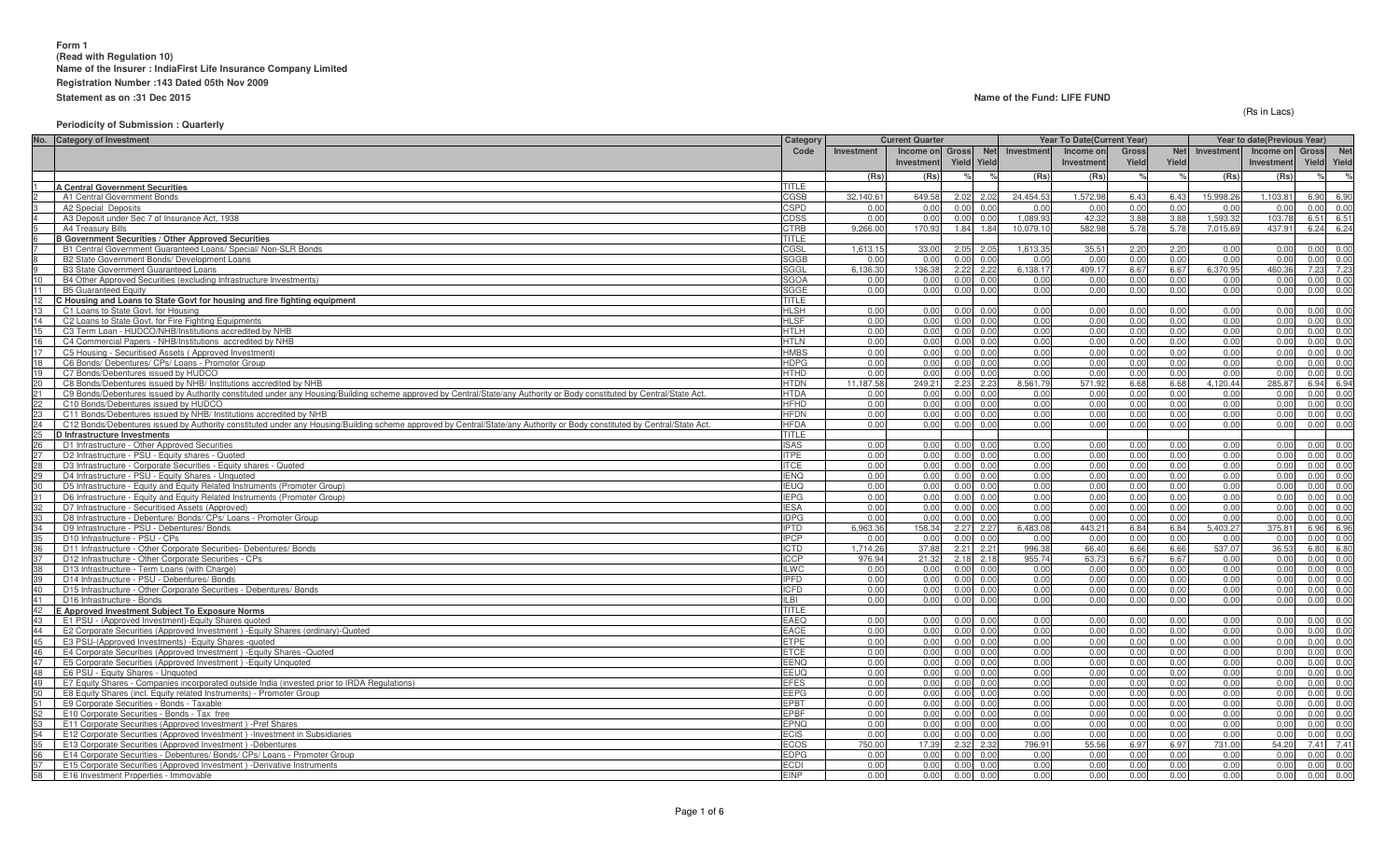| No. Category of Investment                                                                                           | Category     | <b>Current Quarter</b> |                 |                   |      | <b>Year To Date (Current Year)</b> |            |          |            |            | Year to date(Previous Year) |               |               |
|----------------------------------------------------------------------------------------------------------------------|--------------|------------------------|-----------------|-------------------|------|------------------------------------|------------|----------|------------|------------|-----------------------------|---------------|---------------|
|                                                                                                                      | Code         | Investment             | Income on Gross |                   |      | Net Investment                     | Income onl | Gross    | <b>Net</b> | Investment | Income on Gross             |               | <b>Net</b>    |
|                                                                                                                      |              |                        | Investment      | Yield Yield       |      |                                    | Investment | Yield    | Yield      |            | Investment                  | Yield Yield   |               |
|                                                                                                                      |              | (Rs)                   | (Rs)            |                   | $\%$ | (Rs)                               | (Rs)       |          |            | (Rs)       | (Rs)                        | $\frac{1}{2}$ | $\frac{1}{2}$ |
| E17 Loans - Policy Loans                                                                                             | <b>ELPL</b>  | 0.00                   | 0.00            | $0.00 \ 0.00$     |      | 0.00                               | 0.00       | 0.00     | 0.00       | 0.00       | 0.00                        |               | 0.00 0.00     |
| 60<br>E18 Loans Secured Loans -Mortgage of Property in India (term Loan)                                             | <b>ELMI</b>  | 0.00                   | 0.00            | $0.00 \quad 0.00$ |      | 0.00                               | 0.00       | 0.00     | 0.00       | 0.00       | 0.00                        |               | 0.00 0.00     |
| 61<br>E19 Loans Secured Loans -Mortgage of Property outside India (term Loan)                                        | <b>ELMO</b>  | 0.00                   | 0.00            | 0.00              | 0.00 | 0.00                               | 0.00       | 0.00     | 0.00       | 0.00       | 0.00                        |               | $0.00 \ 0.00$ |
| E20 Deposits - Deposit with scheduled banks<br>62                                                                    | <b>ECDB</b>  | 800.60                 | 19.87           | 2.48              | 2.48 | 800.59                             | 58.15      | 7.26     | 7.26       | 1,623.04   | 128.67                      | 7.93          | 7.93          |
| 63<br>E21 Deposits - CDs with Scheduled Banks                                                                        | <b>EDCD</b>  | 0.00                   | 0.00            | $0.00 \quad 0.00$ |      | 0.00                               | 0.00       | 0.00     | 0.00       | 0.00       | 0.00                        |               | 0.00 0.00     |
| 64<br>E22 Deposits - Money at call and short notice with banks / Repo                                                | <b>ECMR</b>  | 0.00                   | 0.00            | 0.00              | 0.00 | 0.00                               | 0.00       | 0.00     | 0.00       | 0.00       | 0.00                        |               | 0.00 0.00     |
| E23 CCIL (Approved Investement) - CBLO<br>65                                                                         | <b>ECBO</b>  | 9.209.59               | 156.62          | 1.70              | 1.70 | 8.678.68                           | 462.78     | 5.33     | 5.33       | 9.561.75   | 576.55                      | 6.03 6.03     |               |
| E24 Commercial Papers issued by all India Financial Institutions rated very strong or more                           | <b>ECCP</b>  | 0.00                   | 0.00            | 0.00              | 0.00 | 0.00                               | 0.00       | 0.00     | 0.00       | 0.00       | 0.00                        | 0.00 0.00     |               |
| 67<br>E25 Application Money                                                                                          | <b>ECAM</b>  | 0.00                   | 0.00            | 0.00              | 0.00 | 0.00                               | 0.00       | 0.00     | 0.00       | 0.00       | 0.00                        | 0.00          | 0.00          |
| 68<br>E26 Deposit with Primary Dealers duly recognised by RBI                                                        | <b>EDPD</b>  | 0.00                   | 0.00            | 0.00              | 0.00 | 0.00                               | 0.00       | 0.00     | 0.00       | 0.00       | 0.00                        | 0.00          | 0.00          |
| E27 Perpetual Debt Instruments of Tier I and II Capital issued by PSU Banks                                          | <b>EUPD</b>  | 0.00                   | 0.00            | $0.00 \quad 0.00$ |      | 0.00                               | 0.00       | 0.00     | 0.00       | 0.00       | 0.00                        |               | 0.00 0.00     |
| E28 Perpetual Debt Instruments of Tier I and II Capital issued by Non-PSU Banks<br>70                                | EPPD         | 0.00                   | 0.00            | 0.00              | 0.00 | 0.00                               | 0.00       | 0.00     | 0.00       | 0.00       | 0.00                        |               | 0.00 0.00     |
| 71<br>E29 Perpetual Non-Cum, P.Shares and Redeemable Cumulative P.Shares of Tier 1 and 2 Capital issued by PSU Banks | <b>EUPS</b>  | 0.00                   | 0.00            | 0.00              | 0.00 | 0.00                               | 0.00       | 0.00     | 0.00       | 0.00       | 0.00                        | 0.00 0.00     |               |
| E30 Perpetual Non-Cum, P.Shares and Redeemable Cumulative P.Shares of Tier 1 and 2 Capital issued by Non-PSU Banks   | <b>EPPS</b>  | 0.00                   | 0.00            | 0.00              | 0.00 | 0.00                               | 0.00       | 0.00     | 0.00       | 0.00       | 0.00                        | 0.00          | 0.00          |
| 73<br>E31 Foreign Debt Securities (Invested prior to IRDA Regulations)                                               | <b>EFDS</b>  | 0.00                   | 0.00            | $0.00 \quad 0.00$ |      | 0.00                               | 0.00       | 0.00     | 0.00       | 0.00       | 0.00                        |               | 0.00 0.00     |
| 74<br>E32 Mutual Funds - ETF                                                                                         | <b>EETF</b>  | 0.00                   | 0.00            | 0.00              | 0.00 | 0.00                               | 0.00       | 0.00     | 0.00       | 0.00       | 0.00                        | 0.00          | 0.00          |
| E33 Mutual Funds - Gilt/ G Sec/ Liquid Schemes                                                                       | <b>EGMF</b>  | 0.00                   | 0.00            | 0.00              | 0.00 | 0.00                               | (0.00)     | (392.86) | (392.86)   | 0.00       | 0.00                        |               | 0.00 0.00     |
| E34 Alternate Investment Fund - AIF                                                                                  | OAFA         | 345.64                 | 11.29           | 3.27              | 3.27 | 346.03                             | 25.81      | 7.46     | 7.46       | 0.00       | 0.00                        |               | 0.00 0.00     |
| E35 Mutual Funds - (under Insurer's Promoter Group)                                                                  | <b>EMPG</b>  | 0.00                   | 0.00            | 0.00              | 0.00 | 0.00                               | 0.00       | 0.00     | 0.00       | 0.00       | 0.00                        | 0.00          | 0.00          |
| 78<br>E36 Net Current Assets (Only in respect of ULIP Business)                                                      | <b>ENCA</b>  | 0.00                   | 0.00            | 0.00              | 0.00 | 0.00                               | 0.00       | 0.00     | 0.00       | 0.00       | 0.00                        | 0.00 0.00     |               |
| F Other than Approved Securities                                                                                     | <b>TITLE</b> |                        |                 |                   |      |                                    |            |          |            |            |                             |               |               |
| 80<br>F1 Other than Approved Investments -Bonds -PSU- Taxable                                                        | OBPT         | 0.00                   | 0.00            | 0.00              | 0.00 | 0.00                               | 0.00       | 0.00     | 0.00       | 0.00       | 0.00                        | 0.00 0.00     |               |
| 81<br>F2 Other than Approved Investments -Bonds -PSU- Tax free                                                       | OBPF         | 0.00                   | 0.00            | $0.00 \quad 0.00$ |      | 0.00                               | 0.00       | 0.00     | 0.00       | 0.00       | 0.00                        | $0.00 \ 0.00$ |               |
| F3 Other than Approved Investments - Equity Shares (incl PSUs and Unlisted)<br>82                                    | <b>OESH</b>  | 0.00                   | 0.00            | 0.00              | 0.00 | 0.00                               | 0.00       | 0.00     | 0.00       | 0.00       | 0.00                        |               | 0.00 0.00     |
| 83<br>F4 Equity Shares (incl. Equity related Instruments) - Promoter Group                                           | OEPG         | 0.00                   | 0.00            | $0.00 \quad 0.00$ |      | 0.00                               | 0.00       | 0.00     | 0.00       | 0.00       | 0.00                        |               | 0.00 0.00     |
| 84<br>F5 Other than Approved Investments -Debentures                                                                 | OLDB         | 0.00                   | 0.00            | 0.00              | 0.00 | 0.00                               | 0.00       | 0.00     | 0.00       | 0.00       | 0.00                        |               | $0.00 \ 0.00$ |
| F6 Debentures/ Bonds/ CPs/ Loans etc. - Promoter Group<br>85<br>86                                                   | <b>ODPG</b>  | 0.00                   | 0.00            | 0.00              | 0.00 | 0.00                               | 0.00       | 0.00     | 0.00       | 0.00       | 0.00                        |               | 0.00 0.00     |
| <b>F7 Commercial Papers</b>                                                                                          | <b>OACP</b>  | 0.00                   | 0.00            | $0.00 \quad 0.00$ |      | 0.00                               | 0.00       | 0.00     | 0.00       | 0.00       | 0.00                        |               | $0.00 \ 0.00$ |
| 87<br>F8 Other than Approved Investments - Pref Shares                                                               | OPSH         | 0.00                   | 0.00            | 0.00              | 0.00 | 0.00                               | 0.00       | 0.00     | 0.00       | 0.00       | 0.00                        | 0.00          | 0.00          |
| 88<br>F9 Other than Approved Investments - Venture fund                                                              | <b>OVNF</b>  | 0.00                   | 0.00            | 0.00              | 0.00 | 0.00                               | 0.00       | 0.00     | 0.00       | 0.00       | 0.00                        |               | 0.00 0.00     |
| F10 Other than Approved Investments - Short Trem Loans (Unsecured Deposits)                                          | OSLU         | 0.00                   | 0.00            | 0.00              | 0.00 | 0.00                               | 0.00       | 0.00     | 0.00       | 0.00       | 0.00                        |               | 0.00 0.00     |
| F11 Other than Approved Investments - Term Loans (without charge)<br>90                                              | <b>OTLW</b>  | 0.00                   | 0.00            | 0.00              | 0.00 | 0.00                               | 0.00       | 0.00     | 0.00       | 0.00       | 0.00                        |               | 0.00 0.00     |
| 91<br>F12 Mutual Funds - Debt/ Income/ Serial Plans/ Liquid Schemes                                                  | <b>OMGS</b>  | 0.00                   | 0.00            | 0.00              | 0.00 | 0.00                               | 0.00       | 0.00     | 0.00       | 0.00       | 0.00                        | $0.00 \ 0.00$ |               |
| F13 Mutual Funds - (under Insurer's Promoter Group)<br>92                                                            | <b>OMPG</b>  | 0.00                   | 0.00            | 0.00              | 0.00 | 0.00                               | 0.00       | 0.00     | 0.00       | 0.00       | 0.00                        | 0.00          | 0.00          |
| 93<br>F14 Derivative Instruments                                                                                     | <b>OCDI</b>  | 0.00                   | 0.00            | 0.00              | 0.00 | 0.00                               | 0.00       | 0.00     | 0.00       | 0.00       | 0.00                        |               | 0.00 0.00     |
| 94<br>F15 Securitised Assets (underlying assets Housing Loan/ Infrastructure assets)                                 | OPSA         | 0.00                   | 0.00            | 0.00 0.00         |      | 0.00                               | 0.00       | 0.00     | 0.00       | 0.00       | 0.00                        |               | 0.00 0.00     |
| F16 Equity Shares (PSU & Unlisted)<br>95                                                                             | OEPU         | 125.00                 | 0.00            | 0.00              | 0.00 | 125.00                             | 0.00       | 0.00     | 0.00       | 125.00     | 0.00                        | 0.00          | 0.00          |
| 96<br>F17 Investment properties - Immovable                                                                          | OIPI         | . N U                  | 0.00            | 0.00              | 0.00 | 0.00                               | 0.00       | 0.00     | 0.00       | 0.00       | 0.00                        | 0.00          | 0.00          |
|                                                                                                                      | <b>TOTAL</b> | 81.229.05              | 1.661.81        | 2.05              | 2.05 | 71,119.28                          | 4.390.52   | 6.17     | 6.17       | 53.079.81  | 3.563.48                    |               | 6.71 6.71     |

# **CERTIFICATION**

Certified that the information given herein are correct and complete to the best of my knowledge and belief and nothing has been concealed or suppressed

Date : 25 Jan 2016

Signature : \_\_\_\_\_\_\_\_\_\_\_\_\_\_\_\_\_\_\_\_\_\_ Full Name : Satishwar Balakrishnan Chief Financial Officer

Note: Category of investment (COI) shall be as per Guidelines, as amended from time to time

1. Based on daily simple Average of Investments

2. Yield netted for tax

3. In the previous year column, figures of the corresponding Year to date of the previous financial year shall be shown.

4. FORM-1 shall be prepared in respect of each fund. In case of ULIP FORM-1 shall be prepared at Segregated Fund (SFIN) level and also at consolidated level.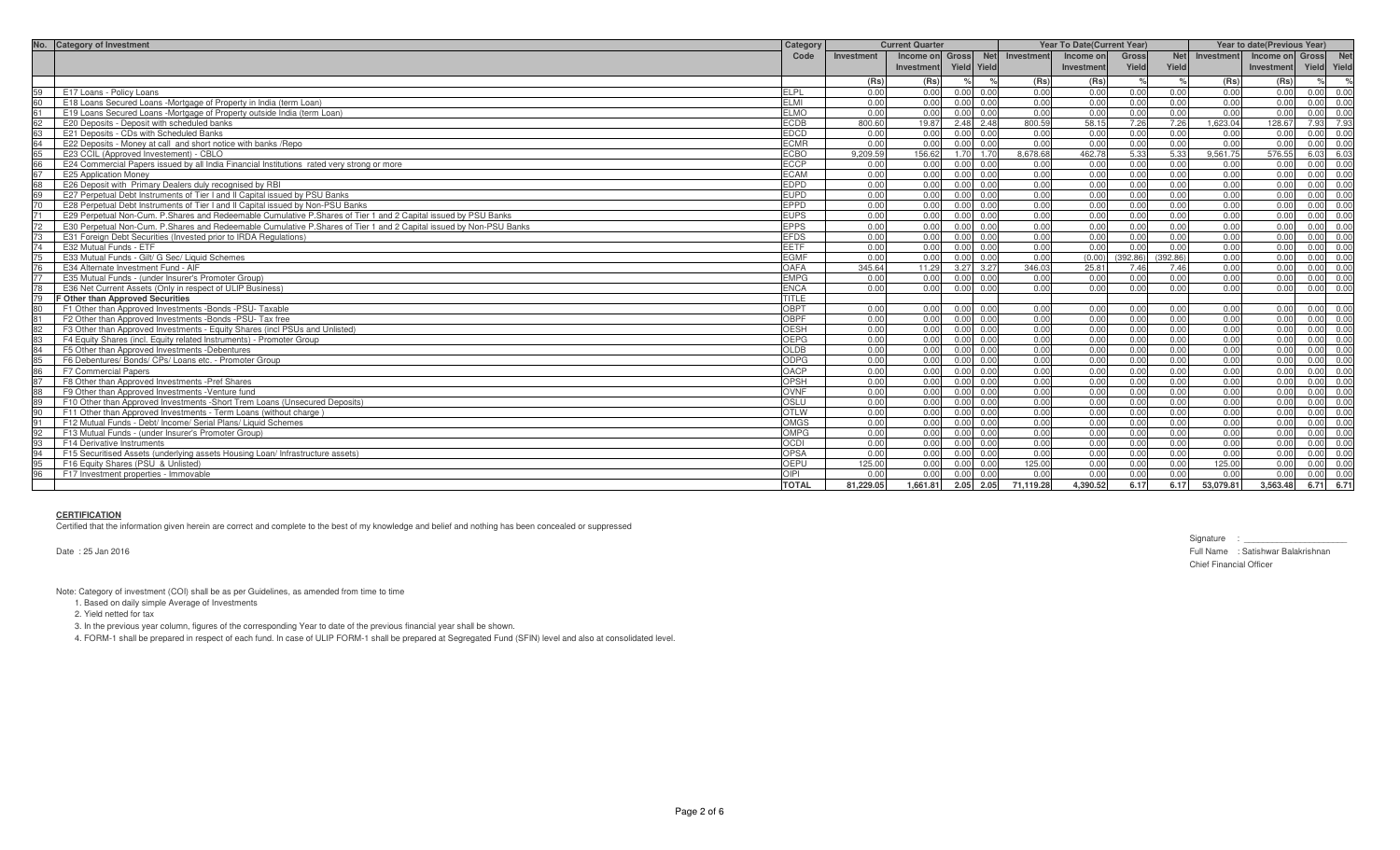#### **Name of the Fund: PENSION AND GEN ANNUITY BUSINESS**

#### (Rs in Lacs)

## **Periodicity of Submission : Quarterly**

| No. Category of Investment                                                                                                                                                     | Category     | <b>Current Quarter</b> |                               |               |                     | <b>Year To Date (Current Year)</b> |                               |        |             | Year to date(Previous Year) |                              |       |            |
|--------------------------------------------------------------------------------------------------------------------------------------------------------------------------------|--------------|------------------------|-------------------------------|---------------|---------------------|------------------------------------|-------------------------------|--------|-------------|-----------------------------|------------------------------|-------|------------|
|                                                                                                                                                                                | Code         | Investment             | Income on Gross<br>Investment | Yield         | <b>Net</b><br>Yield | Investment                         | Income on Gross<br>Investment | Yield  | Yield       | Net Investment              | Income on Gross<br>Investmen | Yield | <b>Net</b> |
|                                                                                                                                                                                |              |                        |                               |               |                     |                                    |                               |        |             |                             |                              |       | Yield      |
| <b>A Central Government Securities</b>                                                                                                                                         | TITLE        | (Rs)                   | (Rs)                          |               |                     | (Rs)                               | (Rs)                          |        |             | (Rs)                        | (Rs)                         |       | $\%$       |
| A1 Central Government Bonds                                                                                                                                                    | CGSB         | 161,229.28             | 4,968.92                      | 3.08          | 3.08                | 153,976.14                         | 11,177.12                     | 7.26   | 7.26        | 125,881.45                  | 9,745.49                     | 7.74  | 7.74       |
| A2 Special Deposits                                                                                                                                                            | <b>CSPD</b>  | 0.00                   | 0.00                          | 0.00          | 0.00                | 0.00                               | 0.00                          | 0.00   | 0.00        | 0.00                        | 0.00                         | 0.00  | 0.00       |
| A3 Deposit under Sec 7 of Insurance Act. 1938                                                                                                                                  | CDSS         | 0.00                   | 0.00                          | 0.00          | 0.00                | 0.00                               | 0.00                          | 0.00   | 0.00        | 0.00                        | 0.00                         | 0.00  | 0.00       |
| A4 Treasury Bills                                                                                                                                                              | <b>CTRB</b>  | 0.00                   | 0.00                          | 0.00          | 0.00                | 0.00                               | 0.00                          | 0.00   | 0.00        | 15.432.52                   | 348.81                       | 2.26  | 2.26       |
| <b>B Government Securities / Other Approved Securities</b>                                                                                                                     | TITLE        |                        |                               |               |                     |                                    |                               |        |             |                             |                              |       |            |
| B1 Central Government Guaranteed Loans/ Special/ Non-SLR Bonds                                                                                                                 | CGSL         | 21.820.67              | 486.93                        | 2.23          | 2.23                | 17.993.63                          | 1,227.30                      | 6.82   | 6.82        | 12.563.32                   | 526.62                       | 4.19  | 4.19       |
| B2 State Government Bonds/ Development Loans                                                                                                                                   | SGGB         | 0.00                   | 0.00                          | 0.00          | 0.00                | 0.00                               | 0.00                          | 0.00   | 0.00        | 0.00                        | 0.00                         | 0.00  | 0.00       |
| <b>B3 State Government Guaranteed Loans</b>                                                                                                                                    | SGGL         | 40.462.3               | 820.50                        | 2.03          | 2.03                | 40.433.72                          | 2.456.83                      | 6.08   | 6.08        | 40,436.05                   | 3.045.9                      | 7.53  | 7.53       |
| 10<br>B4 Other Approved Securities (excluding Infrastructure Investments)                                                                                                      | <b>SGOA</b>  | 0.0(                   | 0.0(                          | 0.0           | 0.00                | 0.00                               | 0.00                          | 0.00   | 0.00        | 0.00                        | 0.0                          | 0.00  | 0.00       |
| 11<br><b>B5 Guaranteed Equity</b>                                                                                                                                              | SGGE         | 0.00                   | 0.00                          | 0.00          | 0.00                | 0.00                               | 0.00                          | 0.00   | 0.00        | 0.00                        | 0.00                         | 0.00  | 0.00       |
| 12<br>C Housing and Loans to State Govt for housing and fire fighting equipment                                                                                                | TITLE        |                        |                               |               |                     |                                    |                               |        |             |                             |                              |       |            |
| 13 <sup>13</sup><br>C1 Loans to State Govt, for Housing                                                                                                                        | <b>HLSH</b>  | 0.00                   | 0.00                          | 0.00          | 0.00                | 0.00                               | 0.00                          | 0.00   | 0.00        | 0.00                        | 0.00                         | 0.00  | 0.00       |
| 14<br>C2 Loans to State Govt. for Fire Fighting Equipments                                                                                                                     | <b>HLSF</b>  | 0.00                   | 0.00                          | 0.00          | 0.00                | 0.00                               | 0.00                          | 0.00   | 0.00        | 0.00                        | 0.00                         | 0.00  | 0.00       |
| 15<br>C3 Term Loan - HUDCO/NHB/Institutions accredited by NHB                                                                                                                  | <b>HTLH</b>  | 0.00                   | 0.00                          | 0.00          | 0.00                | 0.00                               | 0.00                          | 0.00   | 0.00        | 0.00                        | 0.00                         | 0.00  | 0.00       |
| 16<br>C4 Commercial Papers - NHB/Institutions accredited by NHB                                                                                                                | <b>HTLN</b>  | 0.00                   | 0.00                          | 0.0           | 0.00                | 0.00                               | 0.00                          | 0.00   | 0.00        | 0.00                        | 0.00                         | 0.00  | 0.00       |
| 17<br>C5 Housing - Securitised Assets (Approved Investment)                                                                                                                    | <b>HMBS</b>  | 0.00                   | 0.00                          | 0.00          | 0.00                | 0.00                               | 0.00                          | 0.00   | 0.00        | 0.00                        | 0.00                         | 0.00  | 0.00       |
| 18<br>C6 Bonds/ Debentures/ CPs/ Loans - Promotor Group                                                                                                                        | <b>HDPG</b>  | 0.00                   | 0.00                          | 0.0           | 0.00                | 0.00                               | 0.00                          | 0.00   | 0.00        | 0.00                        | 0.00                         | 0.00  | 0.00       |
| 19<br>C7 Bonds/Debentures issued by HUDCO                                                                                                                                      | <b>HTHD</b>  | 0.00                   | 0.00                          | 0.00          | 0.00                | 0.00                               | 0.00                          | 0.00   | 0.00        | 0.00                        | 0.00                         | 0.00  | 0.00       |
| 20<br>C8 Bonds/Debentures issued by NHB/ Institutions accredited by NHB                                                                                                        | <b>HTDN</b>  | 53.391.15              | 1,463.8                       | 2.74          | 2.74                | 52.734.55                          | 3.819.30                      | 7.24   | 7.24        | 44.661.82                   | 3.399.3                      | 7.61  | 7.61       |
| 21<br>C9 Bonds/Debentures issued by Authority constituted under any Housing/Building scheme approved by Central/State/any Authority or Body constituted by Central/State Act.  | <b>HTDA</b>  | 0.00                   | 0.00                          | 0.00          | 0.00                | 0.00                               | 0.00                          | 0.00   | 0.00        | 0.00                        | 0.00                         | 0.00  | 0.00       |
| 22<br>C10 Bonds/Debentures issued by HUDCO                                                                                                                                     | <b>HFHD</b>  | 0.00                   | 0.0(                          | 0.00          | 0.00                | 0.00                               | 0.00                          | 0.00   | 0.00        | 0.00                        | 0.0                          | 0.00  | 0.00       |
| 23<br>C11 Bonds/Debentures issued by NHB/ Institutions accredited by NHB                                                                                                       | <b>HFDN</b>  | 0.00                   | 0.00                          | 0.00          | 0.00                | 0.00                               | 0.00                          | 0.00   | 0.00        | 0.00                        | 0.00                         | 0.00  | 0.00       |
| 24<br>C12 Bonds/Debentures issued by Authority constituted under any Housing/Building scheme approved by Central/State/any Authority or Body constituted by Central/State Act. | <b>HFDA</b>  | 0.00                   | 0.00                          | 0.01          | 0.00                | 0.00                               | 0.00                          | 0.00   | 0.00        | 0.00                        | 0.00                         | 0.00  | 0.00       |
| $25\overline{)}$<br><b>D</b> Infrastructure Investments                                                                                                                        | <b>TITLE</b> |                        |                               |               |                     |                                    |                               |        |             |                             |                              |       |            |
| 26<br>D1 Infrastructure - Other Approved Securities                                                                                                                            | <b>ISAS</b>  | 0.00                   | 0.00                          | 0.0           | 0.00                | 0.00                               | 0.00                          | 0.00   | 0.00        | 0.00                        | 0.00                         | 0.00  | 0.00       |
| 27<br>D2 Infrastructure - PSU - Equity shares - Quoted                                                                                                                         | <b>ITPE</b>  | 94.94                  | 7.79                          | 8.21          | 8.21                | 92.46                              | 0.13                          | 0.15   | 0.15        | 0.00                        | 0.00                         | 0.00  | 0.00       |
| 28<br>D3 Infrastructure - Corporate Securities - Equity shares - Quoted                                                                                                        | <b>ITCE</b>  | 0.00                   | 0.0(                          | 0.00          | 0.00                | 228.19                             | 6.17                          | 2.70   | 2.70        | 0.00                        | 0.00                         | 0.00  | 0.00       |
| 29<br>D4 Infrastructure - PSU - Equity Shares - Unquoted                                                                                                                       | <b>IENQ</b>  | 0.00                   | 0.00                          | 0.00          | 0.00                | 0.00                               | 0.00                          | 0.00   | 0.00        | 0.00                        | 0.00                         | 0.00  | 0.00       |
| 30<br>D5 Infrastructure - Equity and Equity Related Instruments (Promoter Group)                                                                                               | <b>IEUQ</b>  | 0.00                   | 0.00                          | 0.00          | 0.00                | 0.00                               | 0.00                          | 0.00   | 0.00        | 0.00                        | 0.00                         | 0.00  | 0.00       |
| 31<br>D6 Infrastructure - Equity and Equity Related Instruments (Promoter Group)                                                                                               | <b>IEPG</b>  | 0.00                   | 0.00                          | 0.0           | 0.00                | 0.00                               | 0.00                          | 0.00   | 0.00        | 0.00                        | 0.00                         | 0.00  | 0.00       |
| 32<br>D7 Infrastructure - Securitised Assets (Approved)                                                                                                                        | <b>IESA</b>  | 0.00                   | 0.00                          | 0.00          | 0.00                | 0.00                               | 0.00                          | 0.00   | 0.00        | 0.00                        | 0.00                         | 0.00  | 0.00       |
| D8 Infrastructure - Debenture/ Bonds/ CPs/ Loans - Promoter Group<br>33                                                                                                        | <b>IDPG</b>  | 0.00                   | 0.00                          | 0.00          | 0.00                | 0.00                               | 0.00                          | 0.00   | 0.00        | 0.00                        | 0.00                         | 0.00  | 0.00       |
| 34<br>D9 Infrastructure - PSU - Debentures/ Bonds                                                                                                                              | <b>IPTD</b>  | 81.525.3               | 1,939.5                       | 2.38          | 2.38                | 75,412.16                          | 5.190.26                      | 6.88   | 6.88        | 57,955.40                   | 4.457.26                     | 7.69  | 7.69       |
| D10 Infrastructure - PSU - CPs                                                                                                                                                 | <b>IPCP</b>  | 0.0(                   | 0.00                          | 0.00          | 0.00                | 0.00                               | 0.00                          | 0.00   | 0.00        | 0.00                        | 0.00                         | 0.00  | 0.00       |
| 36<br>D11 Infrastructure - Other Corporate Securities- Debentures/ Bonds                                                                                                       | <b>ICTD</b>  | 6,069.19               | 135.32                        | 2.23          | 2.23                | 6,070.38                           | 404.71                        | 6.67   | 6.67        | 3,199.69                    | 209.2                        | 6.54  | 6.54       |
| 37<br>D12 Infrastructure - Other Corporate Securities - CPs                                                                                                                    | <b>ICCP</b>  | 0.00                   | 0.00                          | 0.01          | 0.00                | 0.00                               | 0.00                          | 0.00   | 0.00        | 0.00                        | 0.00                         | 0.00  | 0.00       |
| 38<br>D13 Infrastructure - Term Loans (with Charge)                                                                                                                            | <b>ILWC</b>  | 0.00                   | 0.00                          | 0.00          | 0.00                | 0.00                               | 0.00                          | 0.00   | 0.00        | 0.00                        | 0.00                         | 0.00  | 0.00       |
| D14 Infrastructure - PSU - Debentures/ Bonds                                                                                                                                   | <b>IPFD</b>  | 0.00                   | 0.00                          | 0.0           | 0.00                | 0.00                               | 0.00                          | 0.00   | 0.00        | 0.00                        | 0.00                         | 0.00  | 0.00       |
| 40<br>D15 Infrastructure - Other Corporate Securities - Debentures/ Bonds                                                                                                      | <b>ICFD</b>  | 0.00                   | 0.00                          | 0.00          | 0.00                | 0.00                               | 0.00                          | 0.00   | 0.00        | 0.00                        | 0.00                         | 0.00  | 0.00       |
| 41<br>D16 Infrastructure - Bonds                                                                                                                                               | ILBI         | 3.000.00               | 66.25                         | $2.2^{\circ}$ | 2.21                | 3.000.00                           | 198.06                        | 6.60   | 6.60        | 1.000.00                    | 6.55                         | 0.65  | 0.65       |
| 42<br>E Approved Investment Subject To Exposure Norms                                                                                                                          | <b>TITLE</b> |                        |                               |               |                     |                                    |                               |        |             |                             |                              |       |            |
| 43<br>E1 PSU - (Approved Investment)-Equity Shares quoted                                                                                                                      | EAEQ         | 606.47                 | 35.67                         | 5.88          | 5.88                | 463.19                             | (40.58)                       | (8.76) | (8.76)      | 0.00                        | 0.00                         | 0.00  | 0.00       |
| 44<br>E2 Corporate Securities (Approved Investment) - Equity Shares (ordinary)-Quoted                                                                                          | <b>EACE</b>  | 3.654.74               | 380.24                        | 10.40         | 10.40               | 3.356.97                           | 559.34 16.66 16.66            |        |             | 0.00                        | 0.00                         | 0.00  | 0.00       |
| 45<br>E3 PSU-(Approved Investments) - Equity Shares - quoted                                                                                                                   | ETPE         | 0.00                   | 0.00                          | 0.00          | 0.00                | 0.00                               | 0.00                          | 0.00   | 0.00        | 0.00                        | 0.00                         | 0.00  | 0.00       |
| 46<br>E4 Corporate Securities (Approved Investment) - Equity Shares - Quoted                                                                                                   | ETCE         | 0.00                   | 0.00                          | 0.00          | 0.00                | 0.00                               | 0.00                          | 0.00   | 0.00        | 0.00                        | 0.00                         | 0.00  | 0.00       |
| 47<br>E5 Corporate Securities (Approved Investment) - Equity Unquoted                                                                                                          | EENQ         | 0.00                   | 0.00                          | 0.0           | 0.00                | 0.00                               | 0.00                          | 0.00   | 0.00        | 0.00                        | 0.00                         | 0.00  | 0.00       |
| 48<br>E6 PSU - Equity Shares - Unquoted                                                                                                                                        | EEUQ         | 0.00                   | 0.00                          | 0.00          | 0.00                | 0.00                               | 0.00                          | 0.00   | 0.00        | 0.00                        | 0.00                         | 0.00  | 0.00       |
| 49<br>E7 Equity Shares - Companies incorporated outside India (invested prior to IRDA Regulations)                                                                             | <b>EFES</b>  | 0.00                   | 0.00                          | 0.00          | 0.00                | 0.00                               | 0.00                          | 0.00   | 0.00        | 0.00                        | 0.00                         | 0.00  | 0.00       |
| 50<br>E8 Equity Shares (incl. Equity related Instruments) - Promoter Group                                                                                                     | <b>EEPG</b>  | 103.15                 | 10.54                         | 10.22         | 10.22               | 103.15                             | 10.63                         |        | 10.31 10.31 | 0.00                        | 0.00                         | 0.00  | 0.00       |
| 51<br>E9 Corporate Securities - Bonds - Taxable                                                                                                                                | <b>EPBT</b>  | 2,053.50               | 57.01                         | 2.7           | 2.78                | 2,364.16                           | 171.65                        | 7.26   | 7.26        | .972.97                     | 149.89                       | 7.60  | 7.60       |
| 52<br>E10 Corporate Securities - Bonds - Tax free                                                                                                                              | <b>EPBF</b>  | 0.00                   | 0.00                          | 0.00          | 0.00                | 0.00                               | 0.00                          | 0.00   | 0.00        | 0.00                        | 0.00                         | 0.00  | 0.00       |
| 53<br>E11 Corporate Securities (Approved Investment) - Pref Shares                                                                                                             | EPNQ         | 0.00                   | 0.00                          | 0.00          | 0.00                | 0.00                               | 0.00                          | 0.00   | 0.00        | 0.00                        | 0.00                         | 0.00  | 0.00       |
| 54<br>E12 Corporate Securities (Approved Investment) - Investment in Subsidiaries                                                                                              | <b>ECIS</b>  | 0.00                   | 0.00                          | 0.00          | 0.00                | 0.00                               | 0.00                          | 0.00   | 0.00        | 0.00                        | 0.00                         | 0.00  | 0.00       |
| 55<br>E13 Corporate Securities (Approved Investment) -Debentures                                                                                                               | <b>ECOS</b>  | 27,886.50              | 742.30                        | 2.66          | 2.66                | 27,241.93                          | 2,029.77                      | 7.45   | 7.45        | 30,582.99                   | 2,160.94                     | 7.07  | 7.07       |
| 56<br>E14 Corporate Securities - Debentures/ Bonds/ CPs/ Loans - Promoter Group<br>57                                                                                          | <b>EDPG</b>  | 0.00                   | 0.00                          | 0.00          | 0.00                | 0.00                               | 0.00                          | 0.00   | 0.00        | 0.00                        | 0.00                         | 0.00  | 0.00       |
| E15 Corporate Securities (Approved Investment) - Derivative Instruments                                                                                                        | ECDI         | 0.00                   | 0.00                          | 0.00          | 0.00                | 0.00                               | 0.00                          | 0.00   | 0.00        | 0.00                        | 0.00                         | 0.00  | 0.00       |
| 58<br>E16 Investment Properties - Immovable                                                                                                                                    | <b>EINP</b>  | 0.00                   | 0.00                          | 0.00          | 0.00                | 0.00                               | 0.00                          | 0.00   | 0.00        | 0.00                        | 0.00                         | 0.00  | 0.00       |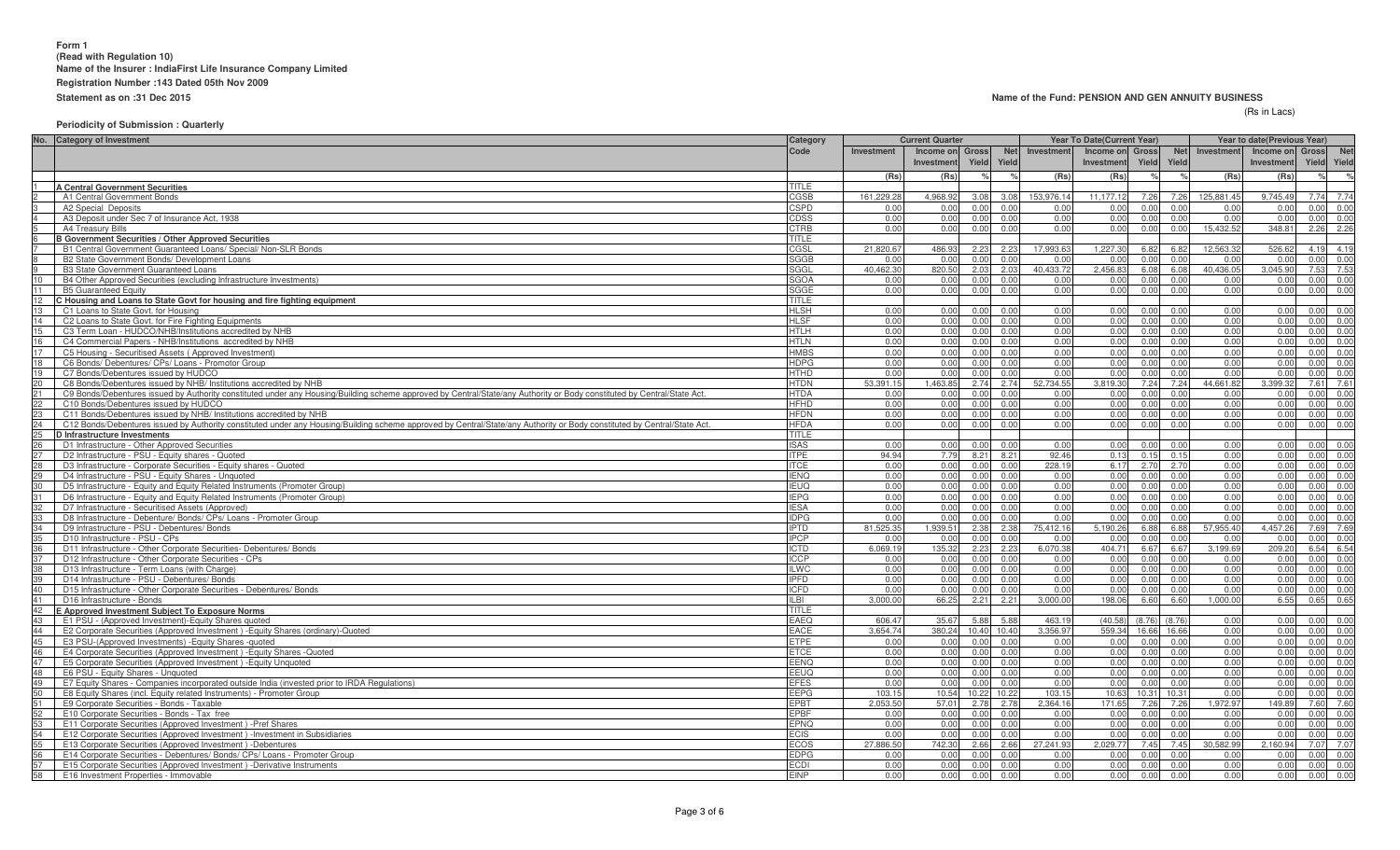| No. Category of Investment                                                                                           | Category     | <b>Current Quarter</b> |                 |             | <b>Year To Date(Current Year)</b> |                 |      |             | Year to date(Previous Year) |                 |               |
|----------------------------------------------------------------------------------------------------------------------|--------------|------------------------|-----------------|-------------|-----------------------------------|-----------------|------|-------------|-----------------------------|-----------------|---------------|
|                                                                                                                      | Code         | Investment             | Income on Gross |             | Net Investment                    | Income on Gross |      | <b>Net</b>  | Investment                  | Income on Gross | <b>Net</b>    |
|                                                                                                                      |              |                        | Investment      | Yield Yield |                                   | Investment      |      | Yield Yield |                             | Investment      | Yield Yield   |
|                                                                                                                      |              | (Rs)                   | (Rs)            |             | (Rs)                              | (Rs)            |      |             | (Rs)                        | (Rs)            | $\frac{1}{2}$ |
| E17 Loans - Policy Loans                                                                                             | <b>ELPL</b>  | 0.00                   | 0.00            | 0.00        | 0.00<br>0.00                      | 0.00            | 0.00 | 0.00        | 0.00                        | 0.00            | 0.00 0.00     |
| 60<br>E18 Loans Secured Loans -Mortgage of Property in India (term Loan)                                             | FI MI        | 0.00                   | 0.00            | 0.00        | 0.00<br>0.00                      | 0.00            | 0.00 | 0.00        | 0.00                        | 0.00            | 0.00 0.00     |
| 61<br>E19 Loans Secured Loans -Mortgage of Property outside India (term Loan)                                        | <b>ELMO</b>  | 0.00                   | 0.00            | 0.00        | 0.00<br>0.00                      | 0.00            | 0.00 | 0.00        | 0.00                        | 0.00            | 0.00 0.00     |
| E20 Deposits - Deposit with scheduled banks<br>62                                                                    | <b>ECDB</b>  | 0.00                   | 0.00            | 0.00        | 1.400.00<br>0.00                  | 21.41           | 1.53 | 1.53        | 4.033.76                    | 338.24          | 8.39 8.39     |
| 63<br>E21 Deposits - CDs with Scheduled Banks                                                                        | <b>EDCD</b>  | 0.00                   | 0.00            | 0.00        | 0.00<br>0.00                      | 0.00            | 0.00 | 0.00        | 0.00                        | 0.00            | $0.00 \ 0.00$ |
| 64<br>E22 Deposits - Money at call and short notice with banks / Repo                                                | <b>ECMR</b>  | 0.00                   | 0.00            | 0.00        | 0.00<br>0.00                      | 0.00            | 0.00 | 0.00        | 0.00                        | 0.00            | 0.00<br>0.00  |
| E23 CCIL (Approved Investement) - CBLO<br>65<br>66                                                                   | <b>ECBO</b>  | 26.948.28              | 462.19          | 1.72        | 21.065.54<br>1.72                 | 1.123.28        | 5.33 | 5.33        | 23.191.42                   | 1.413.27        | 6.09 6.09     |
| E24 Commercial Papers issued by all India Financial Institutions rated very strong or more                           | <b>ECCP</b>  | 0.00                   | 0.00            | 0.00        | 0.00<br>0.00                      | 0.00            | 0.00 | 0.00        | 0.00                        | 0.00            | 0.00 0.00     |
| 67<br>E25 Application Money                                                                                          | <b>ECAM</b>  | 0.00                   | 0.00            | 0.00        | 0.00<br>0.00                      | 0.00            | 0.00 | 0.00        | 1.000.00                    | 2.67            | $0.27$ 0.27   |
| 68<br>E26 Deposit with Primary Dealers duly recognised by RBI                                                        | <b>EDPD</b>  | 0.00                   | 0.00            | 0.00        | 0.00<br>0.00                      | 0.00            | 0.00 | 0.00        | 0.00                        | 0.00            | 0.00 0.00     |
| E27 Perpetual Debt Instruments of Tier I and II Capital issued by PSU Banks                                          | <b>EUPD</b>  | 0.00                   | 0.00            | 0.00        | 0.00<br>0.00                      | 0.00            | 0.00 | 0.00        | 0.00                        | 0.00            | $0.00 \ 0.00$ |
| E28 Perpetual Debt Instruments of Tier I and II Capital issued by Non-PSU Banks<br>70                                | <b>EPPD</b>  | 0.00                   | 0.00            | 0.00        | 0.00<br>0.00                      | 0.00            | 0.00 | 0.00        | 0.00                        | 0.00            | 0.00 0.00     |
| 71<br>E29 Perpetual Non-Cum. P.Shares and Redeemable Cumulative P.Shares of Tier 1 and 2 Capital issued by PSU Banks | <b>EUPS</b>  | 0.00                   | 0.00            | 0.00        | 0.00<br>0.00                      | 0.00            | 0.00 | 0.00        | 0.00                        | 0.00            | 0.00 0.00     |
| E30 Perpetual Non-Cum, P.Shares and Redeemable Cumulative P.Shares of Tier 1 and 2 Capital issued by Non-PSU Banks   | <b>EPPS</b>  | 0.00                   | 0.00            | 0.00        | 0.00<br>0.00                      | 0.00            | 0.00 | 0.00        | 0.00                        | 0.00            | 0.00 0.00     |
| 73<br>E31 Foreign Debt Securities (Invested prior to IRDA Regulations)                                               | <b>EFDS</b>  | 0.00                   | 0.00            | 0.00        | 0.00<br>0.00                      | 0.00            | 0.00 | 0.00        | 0.00                        | 0.00            | 0.00 0.00     |
| 74<br>E32 Mutual Funds - ETF                                                                                         | <b>EETF</b>  | 0.00                   | 0.00            | 0.00        | 0.00<br>0.00                      | 0.00            | 0.00 | 0.00        | 0.00                        | 0.00            | 0.00 0.00     |
| E33 Mutual Funds - Gilt/ G Sec/ Liquid Schemes                                                                       | <b>EGMF</b>  | 784.85                 | 14.86           | 1.89        | 687.78<br>1.89                    | 40.06           | 5.83 | 5.83        | 4.973.72                    | 258.30          | 5.19 5.19     |
| E34 Alternate Investment Fund - AIF                                                                                  | OAFA         | 0.00                   | 0.00            | 0.00        | 0.00<br>0.00                      | 0.00            | 0.00 | 0.00        | 0.00                        | 0.00            | 0.00 0.00     |
| 77<br>E35 Mutual Funds - (under Insurer's Promoter Group)                                                            | <b>EMPG</b>  | 0.00                   | 0.00            | 0.00        | 0.00<br>0.00                      | 0.00            | 0.00 | 0.00        | 0.00                        | 0.00            | 0.00 0.00     |
| 78<br>E36 Net Current Assets (Only in respect of ULIP Business)                                                      | <b>ENCA</b>  | 0.00                   | 0.00            | 0.00        | 0.00<br>0.00                      | 0.00            | 0.00 | 0.00        | 0.00                        | 0.00            | 0.00<br>0.00  |
| F Other than Approved Securities                                                                                     | TITLE        |                        |                 |             |                                   |                 |      |             |                             |                 |               |
| 80<br>F1 Other than Approved Investments -Bonds -PSU- Taxable                                                        | OBPT         | 0.00                   | 0.00            | 0.00        | 0.00<br>0.00                      | 0.00            | 0.00 | 0.00        | 0.00                        | 0.00            | 0.00 0.00     |
| 81<br>F2 Other than Approved Investments -Bonds -PSU- Tax free                                                       | <b>OBPF</b>  | 0.00                   | 0.00            | 0.00        | 0.00<br>0.00                      | 0.00            | 0.00 | 0.00        | 0.00                        | 0.00            | 0.00 0.00     |
| F3 Other than Approved Investments - Equity Shares (incl PSUs and Unlisted)<br>82                                    | <b>OESH</b>  | 0.00                   | 0.00            | 0.00        | 0.00<br>0.00                      | 0.00            | 0.00 | 0.00        | 0.00                        | 0.00            | 0.00 0.00     |
| 83<br>F4 Equity Shares (incl. Equity related Instruments) - Promoter Group                                           | OEPG         | 0.00                   | 0.00            | 0.00        | 0.00<br>0.00                      | 0.00            | 0.00 | 0.00        | 0.00                        | 0.00            | 0.00 0.00     |
| 84<br>F5 Other than Approved Investments -Debentures                                                                 | <b>OLDB</b>  | 0.00                   | 0.00            | 0.00        | 0.00<br>0.00                      | 0.00            | 0.00 | 0.00        | 0.00                        | 0.00            | $0.00 \ 0.00$ |
| F6 Debentures/ Bonds/ CPs/ Loans etc. - Promoter Group<br>$\frac{85}{86}$                                            | <b>ODPG</b>  | 0.00                   | 0.00            | 0.00        | 0.00<br>0.00                      | 0.00            | 0.00 | 0.00        | 0.00                        | 0.00            | 0.00 0.00     |
| F7 Commercial Papers                                                                                                 | OACP         | 0.00                   | 0.00            | 0.00        | 0.00<br>0.00                      | 0.00            | 0.00 | 0.00        | 0.00                        | 0.00            | 0.00 0.00     |
| 87<br>F8 Other than Approved Investments - Pref Shares                                                               | OPSH         | 0.00                   | 0.00            | 0.00        | 0.00<br>0.00                      | 0.00            | 0.00 | 0.00        | 0.00                        | 0.00            | 0.00 0.00     |
| 88<br>F9 Other than Approved Investments - Venture fund                                                              | <b>OVNF</b>  | 0.00                   | 0.00            | 0.00        | 0.00<br>0.00                      | 0.00            | 0.00 | 0.00        | 0.00                        | 0.00            | 0.00 0.00     |
| F10 Other than Approved Investments -Short Trem Loans (Unsecured Deposits)                                           | OSLU         | 0.00                   | 0.00            | 0.00        | 0.00<br>0.00                      | 0.00            | 0.00 | 0.00        | 0.00                        | 0.00            | 0.00 0.00     |
| F11 Other than Approved Investments - Term Loans (without charge)<br>90                                              | <b>OTLW</b>  | 0.00                   | 0.00            | 0.00        | 0.00<br>0.00                      | 0.00            | 0.00 | 0.00        | 0.00                        | 0.00            | $0.00 \ 0.00$ |
| 91<br>F12 Mutual Funds - Debt/ Income/ Serial Plans/ Liquid Schemes                                                  | <b>OMGS</b>  | 0.00                   | 0.00            | 0.00        | 0.00<br>0.00                      | 0.00            | 0.00 | 0.00        | 0.00                        | 0.00            | 0.00 0.00     |
| 92<br>F13 Mutual Funds - (under Insurer's Promoter Group)                                                            | <b>OMPG</b>  | 0.00                   | 0.00            | 0.00        | 0.00<br>0.00                      | 0.00            | 0.00 | 0.00        | 0.00                        | 0.00            | 0.00 0.00     |
| 93<br>F14 Derivative Instruments                                                                                     | <b>OCDI</b>  | 0.00                   | 0.00            | 0.00        | 0.00<br>0.00                      | 0.00            | 0.00 | 0.00        | 0.00                        | 0.00            | 0.00 0.00     |
| 94<br>F15 Securitised Assets (underlying assets Housing Loan/ Infrastructure assets)                                 | <b>OPSA</b>  | 0.00                   | 0.00            | 0.00        | 0.00<br>0.00                      | 0.00            | 0.00 | 0.00        | 0.00                        | 0.00            | 0.00 0.00     |
| F16 Equity Shares (PSU & Unlisted)<br>95                                                                             | <b>OEPU</b>  | 0.00                   | 0.00            | 0.00        | 0.00<br>0.00                      | 0.00            | 0.00 | 0.00        | 0.00                        | 0.00            | 0.00 0.00     |
| 96<br>F17 Investment properties - Immovable                                                                          | OIPI         | 0.00                   | 0.00            | 0.00        | 0.00<br>0.00                      | 0.00            | 0.00 | 0.00        | 0 <sub>0</sub>              | 0.00            | 0.00 0.00     |
|                                                                                                                      | <b>TOTAL</b> | 429.630.36             | 11,591.88       | 2.70        | 2.70<br>406.623.94                | 28.395.45       | 6.98 | 6.98        | 366,885.10                  | 26.062.44       | 7.10 7.10     |

# **CERTIFICATION**

Certified that the information given herein are correct and complete to the best of my knowledge and belief and nothing has been concealed or suppressed

Date : 25 Jan 2016

Signature : \_\_\_\_\_\_\_\_\_\_\_\_\_\_\_\_\_\_\_\_\_\_ Full Name : Satishwar Balakrishnan Chief Financial Officer

Note: Category of investment (COI) shall be as per Guidelines, as amended from time to time

1. Based on daily simple Average of Investments

2. Yield netted for tax

3. In the previous year column, figures of the corresponding Year to date of the previous financial year shall be shown.

4. FORM-1 shall be prepared in respect of each fund. In case of ULIP FORM-1 shall be prepared at Segregated Fund (SFIN) level and also at consolidated level.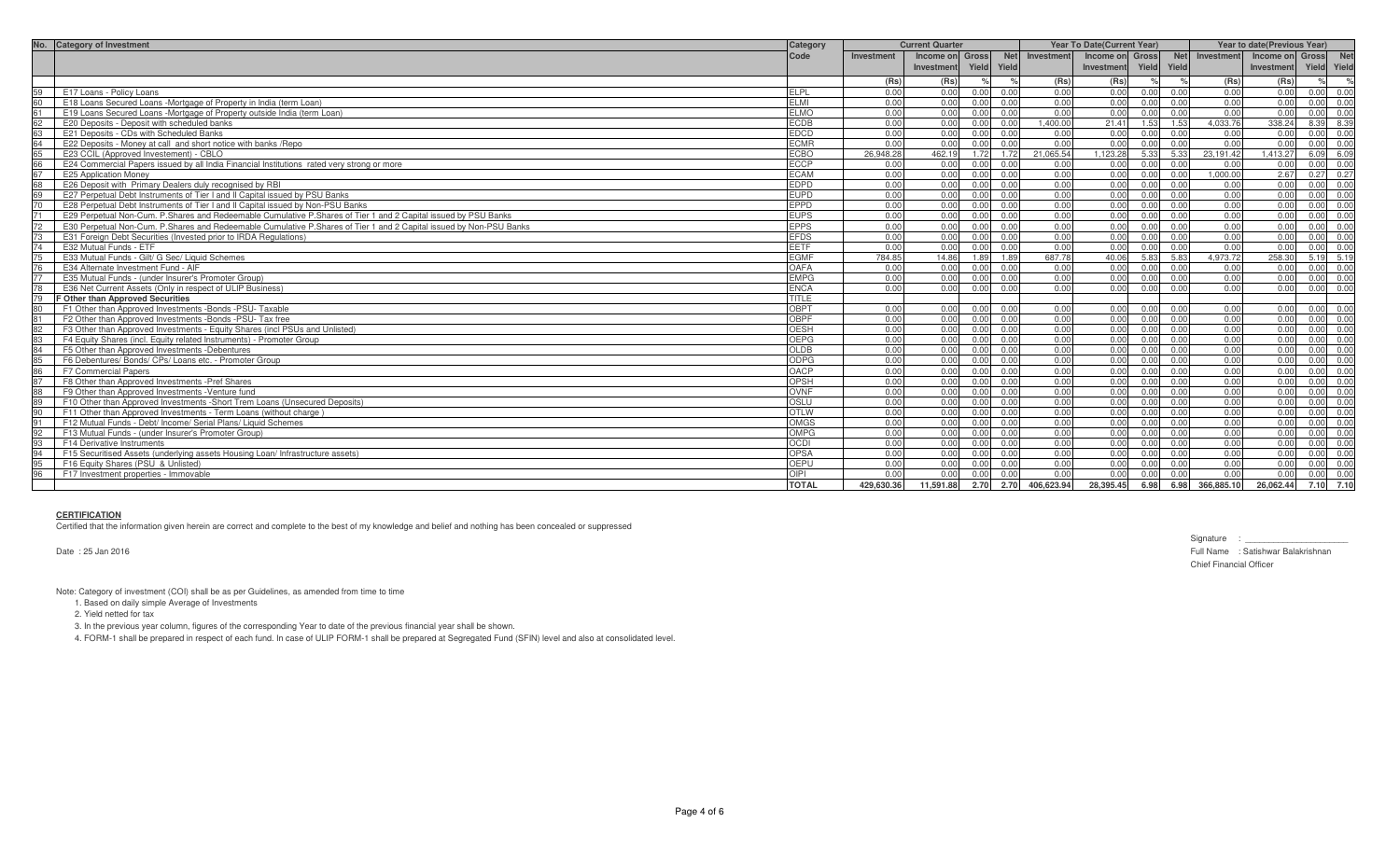(Rs in Lacs)

## **Periodicity of Submission : Quarterly**

| No.<br><b>Category of Investment</b>                                                                                                                                           | Category            |                | <b>Current Quarter</b> |              |              |                      | Year To Date(Current Year) |                |                | Year to date(Previous Year) |                   |              |                   |
|--------------------------------------------------------------------------------------------------------------------------------------------------------------------------------|---------------------|----------------|------------------------|--------------|--------------|----------------------|----------------------------|----------------|----------------|-----------------------------|-------------------|--------------|-------------------|
|                                                                                                                                                                                | Code                | Investment     | Income on              | Gross        | <b>Net</b>   | Investment Income on |                            | Gross          | <b>Net</b>     | Investment Income on        |                   | <b>Gross</b> | Net               |
|                                                                                                                                                                                |                     |                | <b>Investment</b>      | Yield        | Yield        |                      | Investment                 | Yield          | Yield          |                             | Investment        | Yield        | Yield             |
|                                                                                                                                                                                |                     | (Rs)           | (Rs)                   |              |              | (Rs)                 | (Rs)                       |                |                | (Rs)                        | (Rs)              |              | $\frac{1}{2}$     |
| <b>A Central Government Securities</b>                                                                                                                                         | TITLE.              |                |                        |              |              |                      |                            |                |                |                             |                   |              |                   |
| A1 Central Government Bonds                                                                                                                                                    | CGSB                | 67,952.5       | 423.17                 | 0.62         | 0.62         | 65,154.38            | 3,001.76                   | 4.61           | 4.61           | 40,597.34                   | 5,557.53          |              | 13.69 13.69       |
| A2 Special Deposits                                                                                                                                                            | <b>SPD</b>          | 0.00           | 0.00                   | 0.00         | 0.00         | n nr                 | 0.00                       | 0.00           | 0.00           | 0.00                        | 0.00              |              | 0.00 0.00         |
| A3 Deposit under Sec 7 of Insurance Act, 1938                                                                                                                                  | CDSS                | 0.00           | 0.00                   | 0.00         | 0.00         | 0.00                 | 0.00                       | 0.00           | 0.00           | 0.00                        | 0.00              | 0.00         | 0.00              |
| A4 Treasury Bills                                                                                                                                                              | CTRB                | 34.579.39      | 636.52                 | 1.84         | 1.84         | 33.013.09            | 1.889.33                   | 5.72           | 5.72           | 16.352.62                   | 1.027.80          | 6.29         | 6.29              |
| <b>B Government Securities / Other Approved Securities</b>                                                                                                                     | TITLE               |                |                        |              |              |                      |                            |                |                |                             |                   |              |                   |
| B1 Central Government Guaranteed Loans/ Special/ Non-SLR Bonds                                                                                                                 | CGSL                | 1,674.0        | 23.14                  | 1.38         | 1.38         | 2,044.85             | 168.89                     | 8.26           | 8.26           | 6,716.42                    | 584.53            | 8.70         | 8.70              |
| B2 State Government Bonds/ Development Loans                                                                                                                                   | <b>SGGB</b>         | 0.00           | 0.00                   | 0.00         | 0.00         | 0.00                 | 0.00                       | 0.00           | 0.00           | 0.00                        | 0.00              | 0.00         | 0.00              |
| <b>B3 State Government Guaranteed Loans</b>                                                                                                                                    | SGGL                | 155.45<br>0.00 | 0.80                   | 0.52         | 0.52         | 154.94               | 8.28                       | 5.35           | 5.35           | 3,254.73                    | 442.73            | 13.60        | 13.60             |
| B4 Other Approved Securities (excluding Infrastructure Investments)<br>11<br><b>B5 Guaranteed Equity</b>                                                                       | <b>SGOA</b><br>SGGE | 0.00           | 0.00<br>0.00           | 0.00<br>0.00 | 0.00<br>0.00 | 0.00<br>0.00         | 0.00<br>0.00               | 0.00<br>0.00   | 0.00<br>0.00   | 0.00<br>0.00                | 0.00<br>0.00      | 0.00<br>0.00 | 0.00<br>0.00      |
| 12<br>C Housing and Loans to State Govt for housing and fire fighting equipment                                                                                                | <b>TITLE</b>        |                |                        |              |              |                      |                            |                |                |                             |                   |              |                   |
| 13<br>C1 Loans to State Govt, for Housing                                                                                                                                      | <b>HLSH</b>         | 0.00           | 0.00                   | 0.00         | 0.00         | 0.00                 | 0.00                       | 0.00           | 0.00           | 0.00                        | 0.00              | 0.00         | 0.00              |
| 14<br>C2 Loans to State Govt. for Fire Fighting Equipments                                                                                                                     | <b>HLSF</b>         | 0.00           | 0.00                   | 0.00         | 0.00         | 0.00                 | 0.00                       | 0.00           | 0.00           | 0.00                        | 0.00              | 0.00         | 0.00              |
| C3 Term Loan - HUDCO/NHB/Institutions accredited by NHB                                                                                                                        | HTLH                | 0.00           | 0.00                   | 0.00         | 0.00         | 0.00                 | 0.00                       | 0.00           | 0.00           | 0.00                        | 0.00              | 0.00         | 0.00              |
| 16<br>C4 Commercial Papers - NHB/Institutions accredited by NHB                                                                                                                | HTLN                | 0.00           | 0.00                   | 0.00         | 0.00         | 0.00                 | 0.00                       | 0.00           | 0.00           | 0.00                        | 0.00              | 0.00         | 0.00              |
| 17<br>C5 Housing - Securitised Assets (Approved Investment)                                                                                                                    | HMBS                | 0.00           | 0.00                   | 0.00         | 0.00         | 0.00                 | 0.00                       | 0.00           | 0.00           | 0.00                        | 0.00              | 0.00         | 0.00              |
| C6 Bonds/ Debentures/ CPs/ Loans - Promotor Group                                                                                                                              | <b>HDPG</b>         | 0.00           | 0.00                   | 0.00         | 0.00         | 0.00                 | 0.00                       | 0.00           | 0.00           | 0.00                        | 0.00              | 0.00         | 0.00              |
| 19<br>C7 Bonds/Debentures issued by HUDCO                                                                                                                                      | HTHD                | 0.00           | 0.00                   | 0.00         | 0.00         | 0.00                 | 0.00                       | 0.00           | 0.00           | 0.00                        | 0.00              | 0.00         | 0.00              |
| 20<br>C8 Bonds/Debentures issued by NHB/ Institutions accredited by NHB                                                                                                        | <b>HTDN</b>         | 11,471.66      | 152.39                 | 1.33         | 1.33         | 11,358.44            | 683.70                     | 6.02           | 6.02           | 11,276.02                   | 1,131.09          |              | 10.03 10.03       |
| 21<br>C9 Bonds/Debentures issued by Authority constituted under any Housing/Building scheme approved by Central/State/any Authority or Body constituted by Central/State Act.  | HTDA                | 0.00           | 0.00                   | 0.00         | 0.00         | 0.00                 | 0.00                       | 0.00           | 0.00           | 0.00                        | 0.00              | 0.00         | 0.00              |
| 22<br>C10 Bonds/Debentures issued by HUDCO                                                                                                                                     | HFHD                | 0.00           | 0.00                   | 0.00         | 0.00         | 0.00                 | 0.00                       | 0.00           | 0.00           | 0.00                        | 0.00              | 0.00         | 0.00              |
| C11 Bonds/Debentures issued by NHB/ Institutions accredited by NHB                                                                                                             | <b>HFDN</b>         | 0.00           | 0.00                   | 0.00         | 0.00         | 0.00                 | 0.00                       | 0.00           | 0.00           | 0.00                        | 0.00              | 0.00         | 0.00              |
| 24<br>C12 Bonds/Debentures issued by Authority constituted under any Housing/Building scheme approved by Central/State/any Authority or Body constituted by Central/State Act. | <b>HFDA</b>         | 0.00           | 0.00                   | 0.00         | 0.00         | 0.00                 | 0.00                       | 0.00           | 0.00           | 0.00                        | 0.00              | 0.00         | 0.00              |
| 25<br>D Infrastructure Investments                                                                                                                                             | <b>TITLE</b>        |                |                        |              |              |                      |                            |                |                |                             |                   |              |                   |
| 26<br>D1 Infrastructure - Other Approved Securities                                                                                                                            | <b>SAS</b>          | 0.00           | 0.00                   | 0.00         | 0.00         | 0.00                 | 0.00                       | 0.00           | 0.00           | 0.00                        | 0.00              |              | 0.00 0.00         |
| 27<br>D2 Infrastructure - PSU - Equity shares - Quoted                                                                                                                         | TPE                 | 562.11         | (20.08)                | (3.57)       | (3.57)       | 1,099.58             | (166.70)                   | (15.16)        | (15.16)        | 1,358.77                    | 451.92            |              | 33.26 33.26       |
| D3 Infrastructure - Corporate Securities - Equity shares - Quoted                                                                                                              | TCE                 | 0.00           | 0.00                   | 0.00         | 0.00         | 2,729.56             | (489.99)                   | (17.95)        | (17.95)        | 1,889.17                    | 499.65            |              | 26.45 26.45       |
| 29<br>D4 Infrastructure - PSU - Equity Shares - Unquoted                                                                                                                       | <b>IENO</b>         | 0.00           | 0.00                   | 0.00         | 0.00         | 0.00                 | 0.00                       | 0.00           | 0.00           | 0.00                        | 0.00              | 0.00         | 0.00              |
| 30 <sup>2</sup><br>D5 Infrastructure - Equity and Equity Related Instruments (Promoter Group)                                                                                  | <b>EUQ</b>          | 0.00           | 0.00                   | 0.00         | 0.00         | 0.00                 | 0.00                       | 0.00           | 0.00           | 0.00                        | 0.00              | 0.00         | 0.00              |
| D6 Infrastructure - Equity and Equity Related Instruments (Promoter Group)                                                                                                     | <b>IEPG</b>         | 0.00           | 0.00                   | 0.00         | 0.00         | 0.00                 | 0.00                       | 0.00           | 0.00           | 0.00                        | 0.00              | 0.00         | 0.00              |
| 32<br>D7 Infrastructure - Securitised Assets (Approved)                                                                                                                        | ESA                 | 0.00           | 0.00                   | 0.00         | 0.00         | 0.00                 | 0.00                       | 0.00           | 0.00           | 0.00                        | 0.00              | 0.00         | 0.00              |
| 33<br>D8 Infrastructure - Debenture/ Bonds/ CPs/ Loans - Promoter Group                                                                                                        | <b>IDPG</b>         | 0.00           | 0.00                   | 0.00         | 0.00         | 0.00                 | 0.00                       | 0.00           | 0.00           | 0.00                        | 0.00              | 0.00         | 0.00              |
| 34<br>D9 Infrastructure - PSU - Debentures/ Bonds                                                                                                                              | <b>PTD</b>          | 17.437.3       | 209.17                 | 1.20         | 1.20         | 17.561.82            | 1.035.52                   | 5.90           | 5.90           | 12.557.42                   | 1.403.39          |              | 11.18 11.18       |
| 35<br>D10 Infrastructure - PSU - CPs                                                                                                                                           | PCP                 | 0.00           | 0.00                   | 0.00         | 0.00         | 0.00                 | 0.00                       | 0.00           | 0.00           | 0.00                        | 0.00              | 0.00         | 0.00              |
| 36<br>D11 Infrastructure - Other Corporate Securities- Debentures/ Bonds                                                                                                       | <b>CTD</b>          | 2,724.60       | 31.61                  | 1.16         | 1.16         | 2,619.26             | 167.39                     | 6.39           | 6.39           | 985.92                      | 75.82             |              | 7.69 7.69         |
| 37<br>D12 Infrastructure - Other Corporate Securities - CPs                                                                                                                    | CCP                 | 0.00           | 0.00                   | 0.00         | 0.00         | 0.00                 | 0.00                       | 0.00           | 0.00           | 0.00                        | 0.00              | 0.00         | 0.00              |
| 38<br>D13 Infrastructure - Term Loans (with Charge)                                                                                                                            | LWC                 | 0.00           | 0.00                   | 0.00         | 0.00         | 0.00                 | 0.00                       | 0.00           | 0.00           | 0.00                        | 0.00              | 0.00         | 0.00              |
| 39<br>D14 Infrastructure - PSU - Debentures/ Bonds                                                                                                                             | <b>IPFD</b>         | 0.00           | 0.00                   | 0.00         | 0.00         | 0.00                 | 0.00                       | 0.00           | 0.00           | 0.00                        | 0.00              | 0.00         | 0.00              |
| 40<br>D15 Infrastructure - Other Corporate Securities - Debentures/ Bonds                                                                                                      | CFD                 | 0.00           | 0.00                   | 0.00         | 0.00         | 0.00                 | 0.00                       | 0.00           | 0.00           | 0.00                        | 0.00              | 0.00         | 0.00              |
| 41<br>D16 Infrastructure - Bonds                                                                                                                                               | ILBI.               | 1.037.16       | 11.73                  | 1.13         | 1.13         | 1.029.68             | 57.97                      | 5.63           | 5.63           | 1.021.76                    | 25.86             |              | 2.53 2.53         |
| E Approved Investment Subject To Exposure Norms                                                                                                                                | <b>TITLE</b>        |                |                        |              |              |                      |                            |                |                |                             |                   |              |                   |
| 43<br>E1 PSU - (Approved Investment)-Equity Shares quoted                                                                                                                      | EAEQ                | 18.134.2       | 220.20                 | 1.21         | 1.21         | 18,206.54            | (2,436.08)                 | (13.38)        | (13.38)        | 20.555.07                   | 6.666.23          |              | 32.43 32.43       |
| 44<br>E2 Corporate Securities (Approved Investment) - Equity Shares (ordinary)-Quoted<br>45                                                                                    | EACE<br>ETPE        | 140.811.00     | 1.579.61               | 1.12<br>0.00 | 1.12<br>0.00 | 153,198.69           | (4, 498.16)<br>0.00        | (2.94)<br>0.00 | (2.94)<br>0.00 | 147,381.44                  | 33,091.22<br>0.00 |              | 22.45 22.45       |
| E3 PSU-(Approved Investments) - Equity Shares - quoted<br>46                                                                                                                   |                     | 0.00           | 0.00<br>0.00           | 0.00         | 0.00         | 0.00                 |                            |                |                | 0.00<br>0.00                |                   |              | 0.00 0.00<br>0.00 |
| E4 Corporate Securities (Approved Investment) - Equity Shares - Quoted<br>E5 Corporate Securities (Approved Investment) - Equity Unquoted                                      | ETCE<br>EENQ        | 0.00<br>0.00   | 0.00                   | 0.00         | 0.00         | 0.00<br>0.00         | 0.00<br>0.00               | 0.00<br>0.00   | 0.00<br>0.00   | 0.00                        | 0.00<br>0.00      | 0.00<br>0.00 | 0.00              |
| 48<br>E6 PSU - Equity Shares - Unquoted                                                                                                                                        | EEUQ                | 0.00           | 0.00                   | 0.00         | 0.00         | 0.00                 | 0.00                       | 0.00           | 0.00           | 0.00                        | 0.00              | 0.00         | 0.00              |
| 49<br>E7 Equity Shares - Companies incorporated outside India (invested prior to IRDA Regulations)                                                                             | <b>EFES</b>         | 0.00           | 0.00                   | 0.00         | 0.00         | 0.00                 | 0.00                       | 0.00           | 0.00           | 0.00                        | 0.00              | 0.00         | 0.00              |
| 50<br>E8 Equity Shares (incl. Equity related Instruments) - Promoter Group                                                                                                     | EEPG                | 273.97         | (38.27)                | (13.97)      | (13.97)      | 398.43               | (23.98)                    | (6.02)         | (6.02)         | 1,075.91                    | 451.34            | 41.95 41.95  |                   |
| 51<br>E9 Corporate Securities - Bonds - Taxable                                                                                                                                | EPBT                | 0.00           | 0.00                   | 0.00         | 0.00         | 0.00                 | 0.00                       | 0.00           | 0.00           | 0.00                        | 0.00              | 0.00         | 0.00              |
| E10 Corporate Securities - Bonds - Tax free                                                                                                                                    | EPBF                | 0.00           | 0.00                   | 0.00         | 0.00         | 0.00                 | 0.00                       | 0.00           | 0.00           | 0.00                        | 0.00              | 0.00         | 0.00              |
| 53<br>E11 Corporate Securities (Approved Investment) - Pref Shares                                                                                                             | EPNQ                | 0.00           | 0.00                   | 0.00         | 0.00         | 0.00                 | 0.00                       | 0.00           | 0.00           | 0.00                        | 0.00              | 0.00         | 0.00              |
| 54<br>E12 Corporate Securities (Approved Investment) - Investment in Subsidiaries                                                                                              | ECIS                | 0.00           | 0.00                   | 0.00         | 0.00         | 0.00                 | 0.00                       | 0.00           | 0.00           | 0.00                        | 0.00              | 0.00         | 0.00              |
| E13 Corporate Securities (Approved Investment) -Debentures                                                                                                                     | <b>ECOS</b>         | 12,876.65      | 186.95                 | 1.45         | 1.45         | 12,760.14            | 757.48                     | 5.94           | 5.94           | 5,439.98                    | 1,760.25          |              | 11.40 11.40       |
| 56<br>E14 Corporate Securities - Debentures/ Bonds/ CPs/ Loans - Promoter Group                                                                                                | <b>EDPG</b>         | 0.00           | 0.00                   | 0.00         | 0.00         | 0.00                 | 0.00                       | 0.00           | 0.00           | 0.00                        | 0.00              | 0.00         | 0.00              |
| E15 Corporate Securities (Approved Investment) - Derivative Instruments                                                                                                        | ECDI                | 0.00           | 0.00                   | 0.00         | 0.00         | 0.00                 | 0.00                       | 0.00           | 0.00           | 0.00                        | 0.00              | 0.00         | 0.00              |
| 58<br>E16 Investment Properties - Immovable                                                                                                                                    | <b>EINP</b>         | 0.00           | 0.00                   | 0.00         | 0.00         | 0.00                 | 0.00                       | 0.00           | 0.00           | 0.00                        | 0.00              | 0.00         | 0.00              |
|                                                                                                                                                                                |                     |                |                        |              |              |                      |                            |                |                |                             |                   |              |                   |